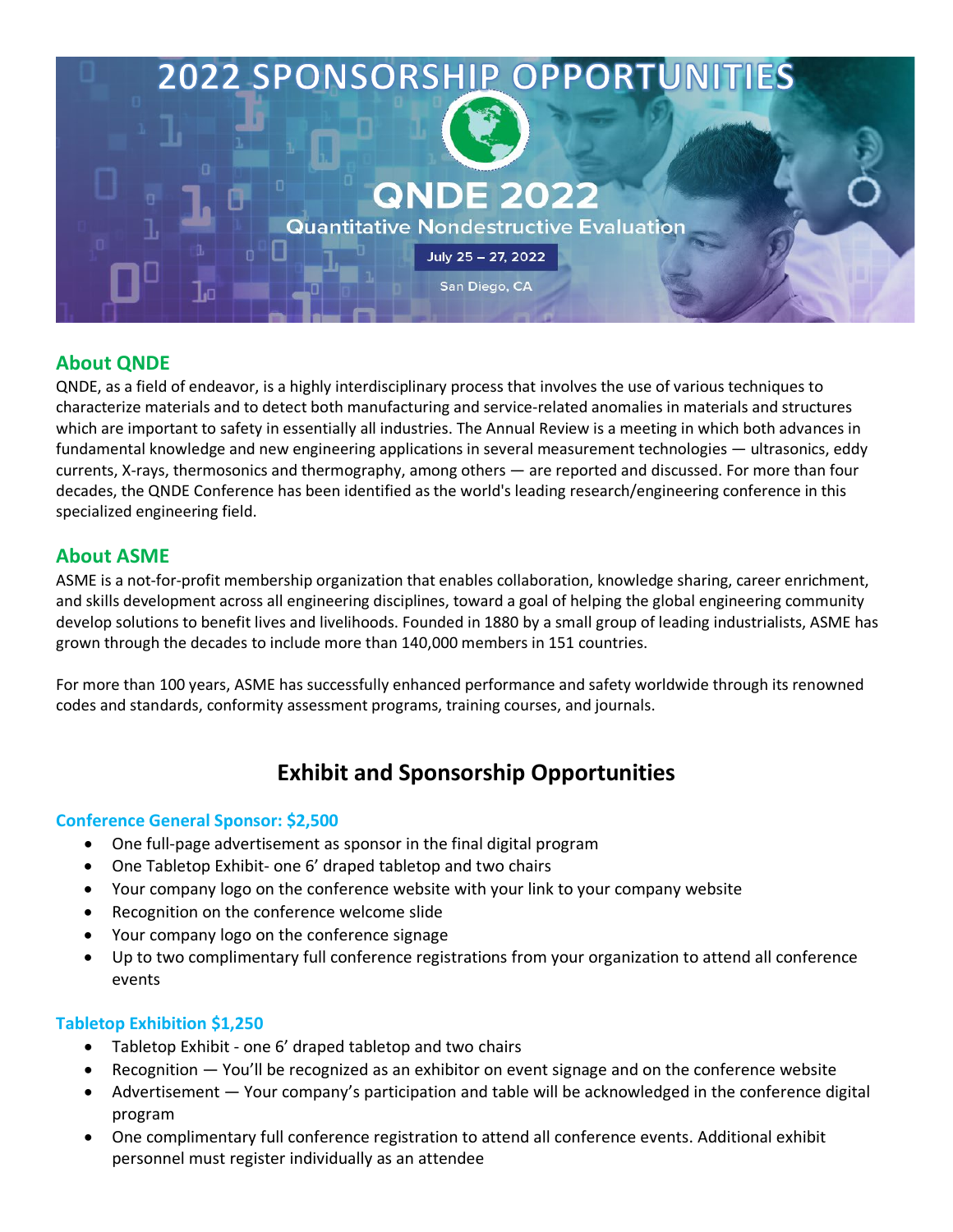## **Full Page Advertisement: \$500**

- One full-page Advertisement in the final digital program with link to your website
- Your company logo posted on the conference website and link to your company website

## **Half Page Advertisement: \$250**

• One half-page Advertisement in the final digital program with link to your website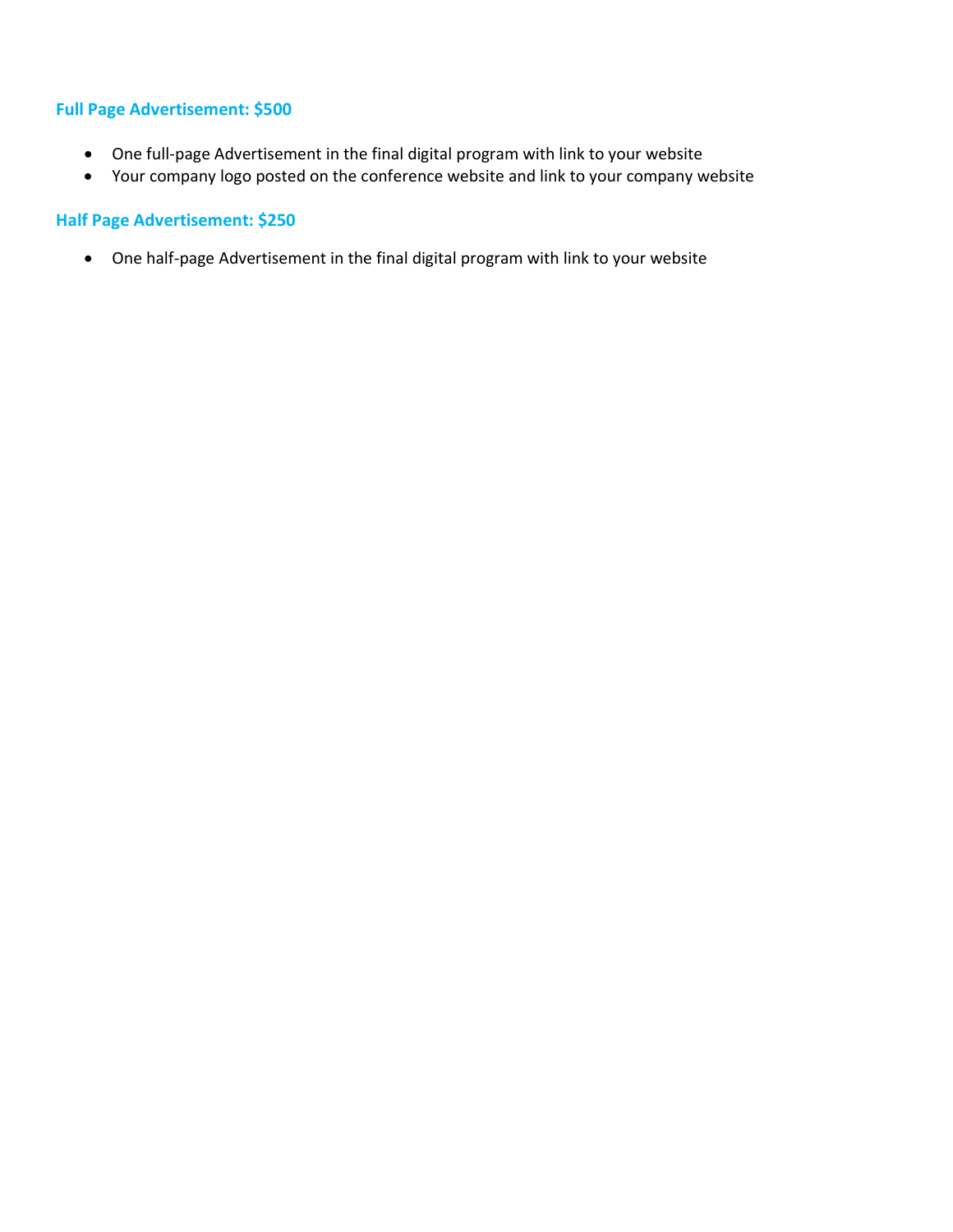# **QNDE 2022 SPONSOR CONTACT INFORMATION FORM**

Please complete and return via email to seaverc@asme.org

| <b>Institution/Company</b>  |                                           |         |
|-----------------------------|-------------------------------------------|---------|
| Name:                       |                                           |         |
| Website:                    |                                           |         |
| <b>Main Contact:</b>        |                                           |         |
| Title:                      |                                           |         |
| Email:                      |                                           |         |
| Telephone:                  |                                           |         |
| <b>Institution Address:</b> |                                           |         |
|                             |                                           |         |
| <b>Package Selection:</b>   |                                           |         |
|                             | <b>GENERAL SPONSOR - \$2,500</b>          |         |
|                             | <b>TABLETOP EXHIBIT SPONSOR - \$1,250</b> |         |
|                             | <b>FULL PAGE ADVERTISEMENT - \$500</b>    |         |
|                             | HALF PAGE ADVERTISEMENT - \$250           |         |
|                             | <b>OTHER SPONSORSHIPS - Name:</b>         | Amount: |
|                             |                                           |         |
| I have read the Terms &     |                                           |         |
| <b>Conditions</b>           | - Initials:<br>Date:                      |         |

**PLEASE NOTE**: The Corporate logo along with your advertisement, if applicable, (in pdf format) will be included in final pdf of the program and posted on the conference website. Please submit your advertisement to Colleen Seaver of ASME at seaverc@asme.org on/by **June 6, 2022.**

#### **Payment**

**[ ] Invoice -** Upon receipt of this signed agreement you will be invoiced. Payment is due 10 days from receipt of invoice. **[ ] Credit Card -** If paying by credit card, a secure link will be sent to you.

## **PLEASE NOTE**: **If your sponsorship includes complimentary registrations, you will receive the codes to register from the conference manager.**

### **TERMS & CONDITIONS**

#### **Management and Sponsor**

The term "Management" as used herein shall define the personnel and agents of the American Society of Mechanical Engineers (ASME) to produce this event. The term "Sponsor" shall define the company and its personnel and agents selecting to participate in the Sponsor. Once Sponsor has executed this agreement by means of a signature, all terms shall become binding.

### **Exhibiting Companies and Products**

Management hasthe sole right to determine eligibility for a product or a company in its conference. Sponsor may display or advertise only goods and services normally manufactured or offered during its business.

- Sponsorships will not be activated, or benefits implemented until payment is received in full.

### **Exhibit Space Rules and Contractor Services**

Management shall have full discretion regarding items to be displayed during the conference and control over attendance policies at all times. All Exhibitors agree to staff their booth(s) during exposition hours.